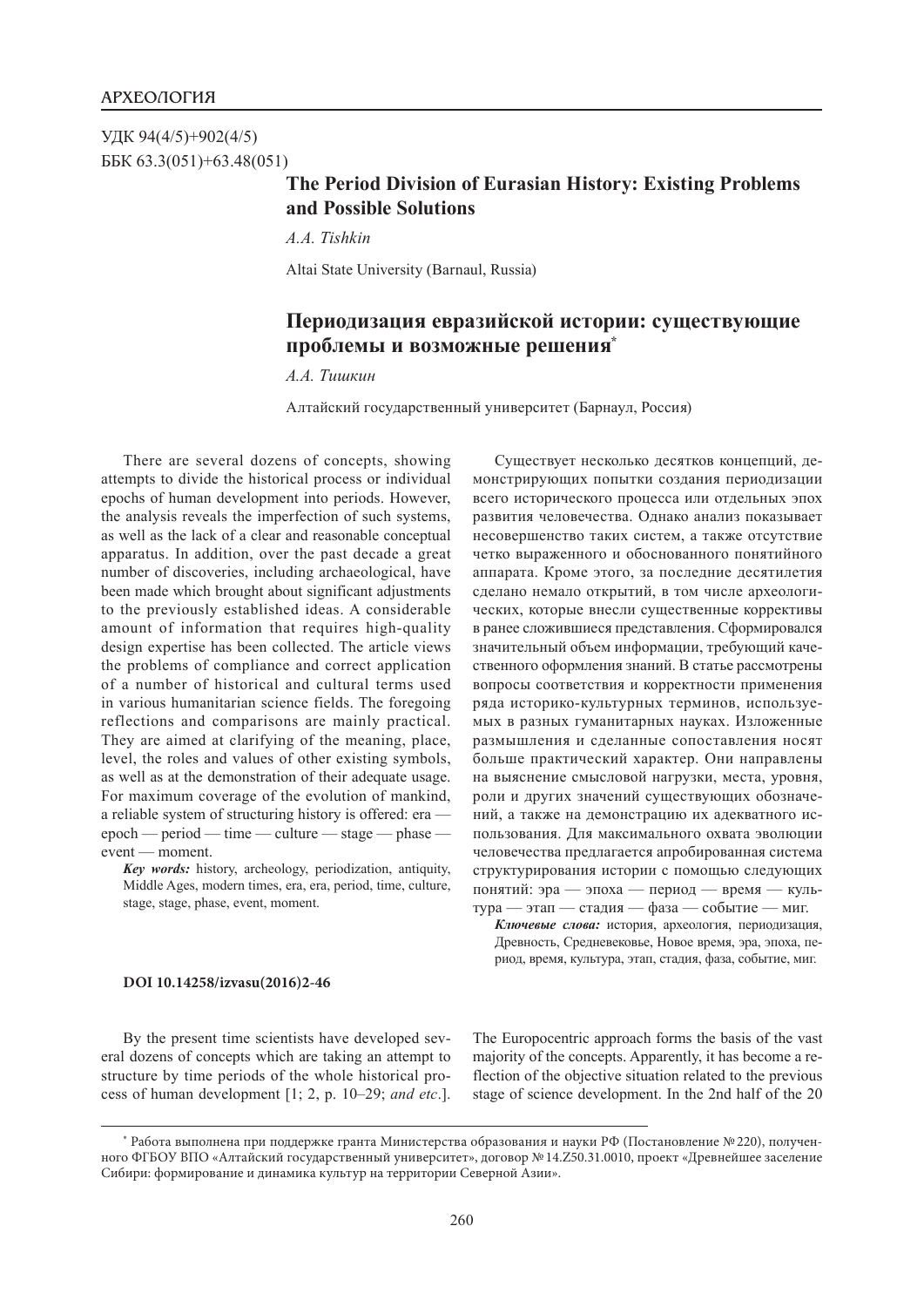and the beginning of the 21 centuries a lot of discoveries, including archaeological, have been made that brought about remarkable adjustments to the previously established ideas. A significant amount of new information which has been collected earlier, requires high-quality expertise in the study of history of both individual regions or countries, as well as on a broader territorial level (within the continents and around the whole world). In the process the emphasis is laid on the conceptual apparatus in use as well as the experience of the conducted research.

This publication sums up the previous work which has been accomplished within the designated theme, some results of the work are presented in various publications, and are partially analyzed [2–6]. This article addresses the issues of compliance and terminological correctness of the application of a number of historical and cultural terms in various fields of humanitarian knowledge. The foregoing reflections and comparisons are mainly practical. They are aimed at clarifying the meaning, place, level, roles, and other values of existing concepts in the structuring of the historical process, as well as at the demonstration of their adequate use. The mentioned objective is important for the dialogue which takes place between the researchers of different science fields, involved in a comprehensive study of Eurasian history.

First we need to resort to a number of basic statements that provide the foundation for the appropriate analysis and present the results in the planned context. The important point is to define the beginning of human history. In native science, this date is associated with the production by the humans of their first tools. As the main source of necessary evidence, the oldest stone products are considered. It should also be recognized that the current general archaeological division into periods is one of the models of scientific period division, which is based on comprehensive research and materials and reflects the objective natural laws. This model was announced by the Roman poet and philosopher Lucretius Carus Titus in the 1 age B.C. In the 1st half of the 19 century this model was established by such Danish scientists as Christian Jurgensen Thomsen and Jens Jacob Asmussen Worso, and was based on the designation of three eras (stone, bronze and iron). "Technological" principle of history division was reflected in the works of John. Lubbock, G. de Mortillet and other archaeologists who dealt with period division from the Paleolithic to the Middle Ages. There were also some other solutions. For example, the concept of the four stages of human development was proved by a Swedish professor of zoology, the director of the museum S. Nilsson. Using the method of ethnographer-archaeological analogies, on the basis of livelihood methods he proposed the following scheme: 1) the time of Hunting-Gathering and Fishing economy — "savage"; 2) the period of nomadic cattle breeding — "nomadism"; 3) the stage of the development of agriculture; 4) stage of the emergency of state, division of labor and making coins — "civilization" [7]. However, the implementation in practice of the so-called Thomsen Worso scientific research system was spread widely. The authors of the book "History and Time. In Search of the Lost" I. Savelyeva and A. Poletaev [8, p. 234] believe that the previously used "ages scheme" can be considered as quite strict and specific, that is, it can be used as a tool for division of history into periods. It can be implemented for long historical periods. However, the attempts to continue this division have not been successful. The scheme still exists locally and is not integrated properly in the developed historical structure.

Further improvement of the mentioned basic concept has led to its development and wider implementation by fractional notation of such periods as the Paleolithic, Mesolithic, Neolithic, Chalcolithic, Early, Developed and Late Bronze as well as Early and Late Iron Age. This logical construction misses at least, "Developed Iron Age". We should not also exclude the possibility of picking out the Transition from Bronze to Iron, as it is recommended by some researchers (eg, M. Kosarev [9]). Marking the historical process with certain transitional stages must take place at an appropriate level, and in accordance with a particular situation. For example, Eneolithic (Chalcolithic or Copper-StoneAge) has already been recognized as a period of transition from the Stone Age to the Bronze Age. It is also necessary to consider other signs in the author's system of concepts, which determine the multidimensional historical time (see below).

The next concept is connected with choosing of a comparative model developed on the basis of another accounting system of the historical development. In the 1st half of the 19 century historical science adopted rather common but universal scheme based on the picking out of three epochs: Antiquity, the Middle Ages and Modern times [8]. We regularly (consciously or unconsciously) use these terms in our general definitions. O. Spengler [10, p. 49] considered this three-part scheme to be incredibly scarce and meaningless, but at the same time he admitted its "absolute dominion" over the historical consciousness [8, p. 222]. There have been serious attempts to replace this model, which does not reflect any specific characteristics, but is likely to be an abstract version of history division. In the 1930s the Marxist literature canonized five socio-economic formations scheme (primitive communal — slave — feudal — capitalist — communist). It claimed to be a global and antieuropocentric form [8, p. 341]. Each formation was a reflection of a peculiar historical stage and was characterized by a set of material and spiritual values, as well as the methods for their creating [11]. However, at the present time this concept is not commonly used, while the rest of the pre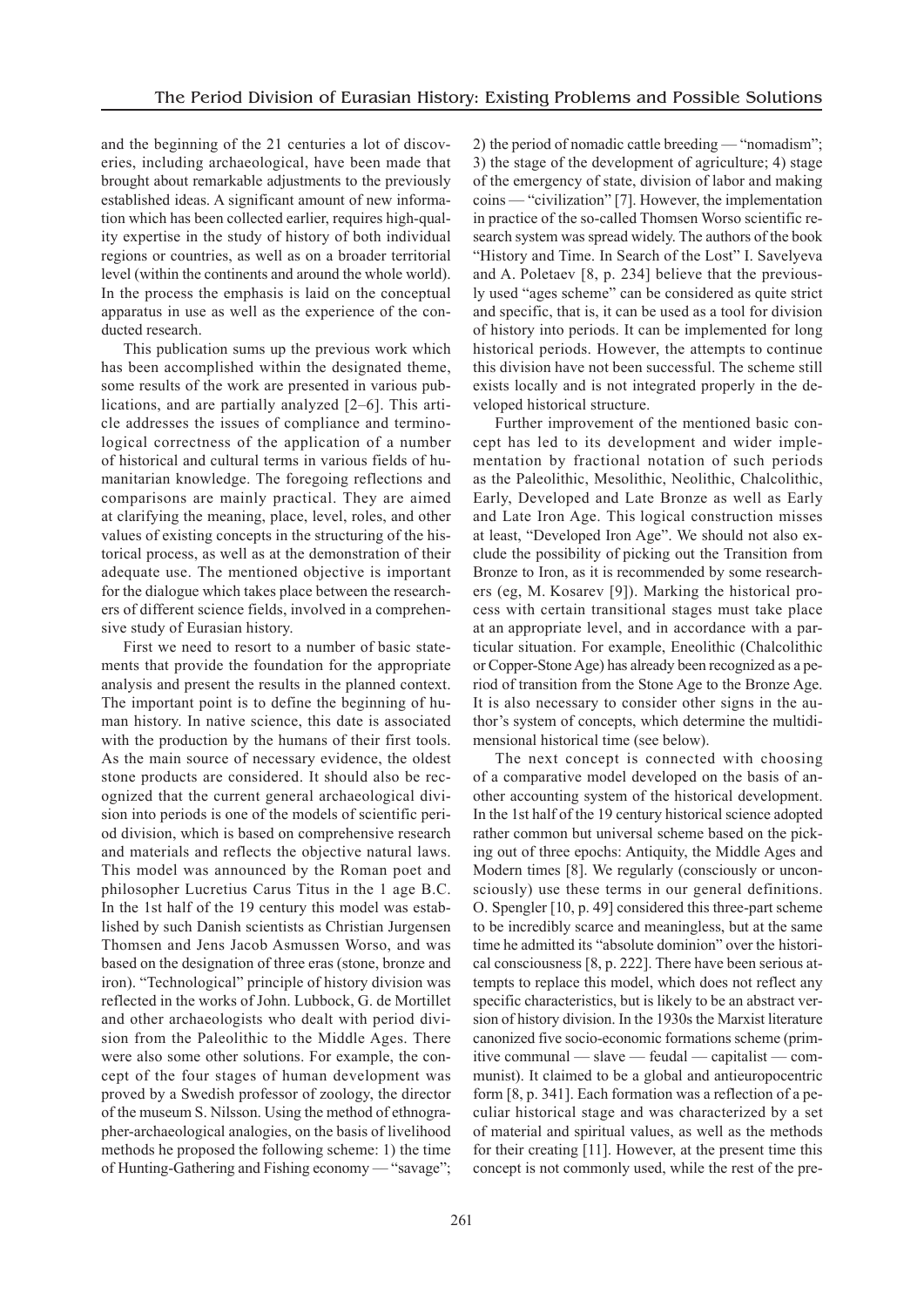sented models continue to exist. In addition, there are also some other models.

Thus, the concept of the historical process from the Paleolithic to the present day was presented by a well-known Russian scientist I. Dyakonov [12] in his book. The concept was based on Marxist principles and reflected the mechanism of changing of eight phases of the upward social development in the history of mankind, which are separated from each other:

- The first phase the primitive;
- The second phase the primitive communal;
- Third phase early or communal antiquity;
- The fourth phase late or imperial antiquity;
- The fifth phase Middle Ages;

— Sixth phase — stable absolutist post-medieval [12, p. 152], recognizing the specificity of the time period from the 16 to the 19 century but avoiding the term "New Age");

— The seventh phase — capitalist;

— The eighth phase — post-capitalist.

The criteria of the mentioned above scheme, along with the level of technology development and related socio-economic relations, is the development of social consciousness and the weapon production. According to N. Rozov [13, p. 239–242], the concept of I. Dyakonov can be criticized for the neglecting of "…the essential nature of the interaction in the society and emerging at this level specific inter-social structures", which are considered by the world-system, civilization and geopolitical approach. Moreover the history period division and the society stage classification were blended. Taking this into account, as well as developing and using some ideas of domestic and foreign scientists, N. Rozov [13, p. 267– 302] developed the idea of first six phases of the nonlinear development of societies based on multidimensional assessments, and then presented the "core period division of the world history", in which the mentioned below eras are divided into periods:

— formative and basic period (with pointing out the decline stage);

— Period (dominance of regimes and societies) of primitivism;

— Period (dominance of regimes and societies) of barbarism;

— Period (dominance of regimes and societies) of early state;

— Period (dominance of regimes and societies) of mature state;

— Period (dominance of regimes and societies) of interacting state;

— Period (dominance of regimes and societies) of social Sensitivity.

This layout can be considered as an attempt to overcome multiple contradictions that exist in the modern understanding of the concepts of the world history.

To some extent, it is aimed at the destruction of the existing system of abstract division of mankind into antiquity, the Middle Ages, modern and contemporary times.

It is clear that all methods of splitting the history of mankind into periods are certainly subjective, and they reflect the values of each author or a group of like-minded scientists [2, p. 26]. It is also clear that there is no such a theoretical model which would be able to embrace all the facts of the world history [14, p. 56; 15]. Nevertheless such attempts are being made at the present time and they are provided by the remarkable computer capacities. However, in our opinion, it is more important to clarify the place of each fact, event, phenomena and product in the system of generalized models of different levels in relation to other similar indicators.

It should be noted that these basic and widely used schemes of three eras (archaeological and historical), which were attracted for comparison, have their shortcomings that have been repeatedly observed and discussed in scientific journals. One of them is their limited demonstration of a historical period.

The archaeological model covers the most significant cultural and chronological period of human development from the very beginning, but ends with the Middle Ages. Historical (European) scheme does not take into account the most archaic stages, but it covers history since ancient times until today. In our opinion, this shortcoming of both concepts can be overcome. Firstly, both models can be potentially extended, and, secondly, their correct combination, which has been previously planned, can potentially solve the problem of the locality. The following disadvantages (which will be viewed further) can also be eliminated by using the potential of each of the concepts or by their combined application.

The schemes commonly viewed in this article reflect the progressive linear development of the humanity, but they are lacking other important aspects. In fact, the historical process is extremely diverse. This task of period division is not only to specify general trends, but also to take into account the manifestations of the individual, special, single facts. This problem can be solved by expanding the range of notation. The attempts to accomplish this were previously made. The results of this work are offered below. Nevertheless it is difficult to consider unevenness of historical development in any scheme. However, such possibilities really exist.

In general, both widespread schemes have the theoretical and practical nature, and their consistent correspondence ensures the construction of a more capacious model which can be helpful in the construction of the period layout of the entire Eurasian history. So the logic of thought suggests the following optimal steps of period divisions of the mentioned above eras. For such activity the archeologists have already taken some specific steps and this scheme is shown above. This exten-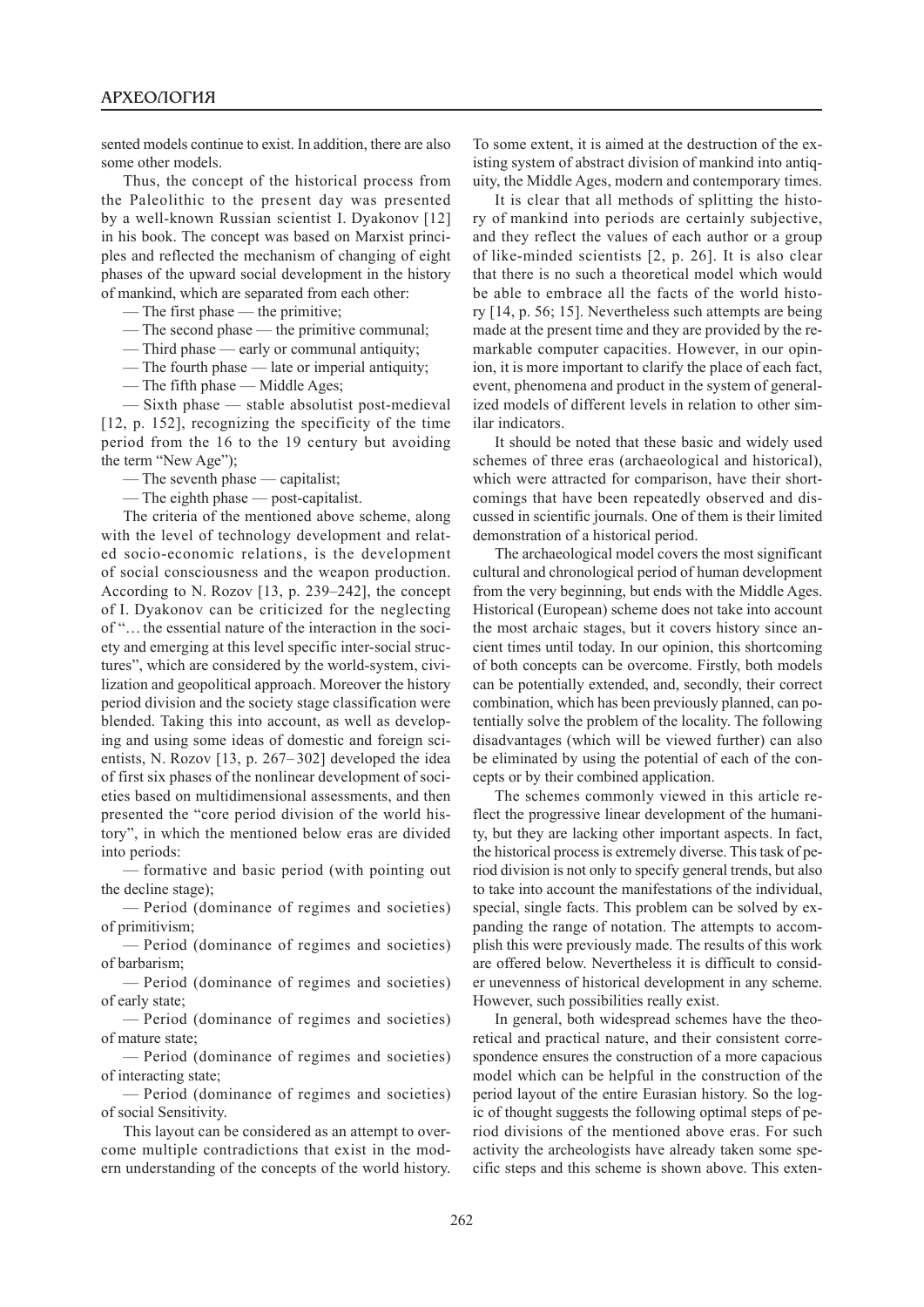sion is also used for the next model. Despite the above indicated optimism, solving of the problems faces a lot of difficulties. We will try to solve some of them, and the rest of them will be postponed or only outlined.

To begin with, the scheme of historical epochs can be completed. As a result, it would look like this: the most ancient, ancient, medieval, new and the newest. Each of these periods can be divided into three periods, respectively. The three-part structure is the basic core of any meaningful period division. This is especially important on the initial stages of comprehending the sufficient information. In thisregard, we should note that a similar division has already been mentioned. For instance, in the structure division of the Middle Ages there is early, developed and late periods. It is expedient to transfer this experience to other time periods, defining them the same way. The unusual sounding phrases should not be a barrier for this. For example, until recently, many archaeological names set the teeth on edge, but now they are used not only by scientists but by the schoolchildren as well. If we take this approach as a basis, it is possible to demonstrate the extended scheme with necessary additional periods:

— Early, developed and late periods of the most ancient times;

— Early, developed and late periods of the ancient era (early, developed and late antiquity);

— Early, developed and late periods of the Middle Ages (previously developed and late Middle Ages);

— Early, developed and late period of the new era;

— Early, developed and late period of the modern era.

Such arrangement not only demonstrates the widening of cultural and chronological opportunities, but also provides the beginning of a process of overcoming of the shortcomings of the scheme. Marked items can be brought into line with the more specific archaeological concepts.

For instance the most ancient era corresponds with the era of stone. The antiquity is comparable to copper-bronze and early iron ages (paleometal era). The Middle Ages coincide in both cases as it is reasonable to admit an important role of archeology in the study of modern and contemporary history. The logic of further discussion demonstrates correlation on another level:

— The early period of the most ancient times the Paleolithic;

— Developed period in the most ancient era — Mesolithic;

— Late period of the most ancient times the Neolithic;

— The early period of the ancient era (early antiquity) — Chalcolithic and Early Bronze;

— Developed period during the ancient era (developed antiquity) — the developed and late bronze;

— Late period of ancient era (late antiquity) the transition from bronze to iron, and the early Iron Age;

— The early period of the Middle Ages (early Middle Ages) — developed Iron Age;

— Developed period of the medieval era (developed Middle Ages) — Late Iron Age.

The advanced opportunities provided by the archaeological period division are restricted by Late Medieval period (Late Middle Ages). The attempts to continue the period division on the basis of the original "technological" principle were not (as it has already been mentioned) successful. Apparent limitations of the concept should not be an obstacle to scientific research, since the archaeological work is being widely fulfilled in the study of the history of the late Middle Ages, modern and contemporary era. Therefore, it makes sense for the archaeologists to work within this frame that has actually been started with the usage of the term "Early, Developed and Late Middle Ages".

The following steps can determine schematic solution to the problems of non-uniformity of accounting, multiline and other difficult issues in the historical development. This mission is entrusted by the author for the use of the concepts of "time" and "culture". Their archaeological content is comparable from some point to the adopted historic approaches, reflecting the dynastic, military-political, economic and other indicators. In such a case a variety of features of these periods will be consistently displayed, as well as the uniqueness of the local historical and cultural manifestations in different parts of Eurasia.

The role of the concept of "time" in archaeology was viewed in a special report, the materials of which are partly reflected in a separate publication [4]. They can be appropriately reproduced here in scale. The emergence, distribution and implementation of the idea of time have been linked to a variety of circumstances. This process is recorded in ancient mythology, which can be a separate research topic. Already in antiquity two concepts or models of time were developed [16, p. 5, 161–166]: "According to *a static concept*, the events of the past, present and future exist in reality and in a sense, at the same time and the formation and disappearance of material objects — it is an illusion that occurs at the moment of awareness of the change. According to *the dynamic concept*, in reality there are only events of the present time; events of the past do not already exist, and future events also do not exist yet". The problems of the time were studied by the specialists of natural and humanitarian science fields. As a result, a significant amount of information on the subject has been accumulated [8; 17; 18 and etc.]. The two above-mentioned concepts were supplied with some other [17]. One of them (*the substantial*) "… views time as a special substance, along with space, material and so on", and the other (*relational*) "…considers time to be the relations (or system of relations) between physical events" [16, p. 5]. The problem of the studying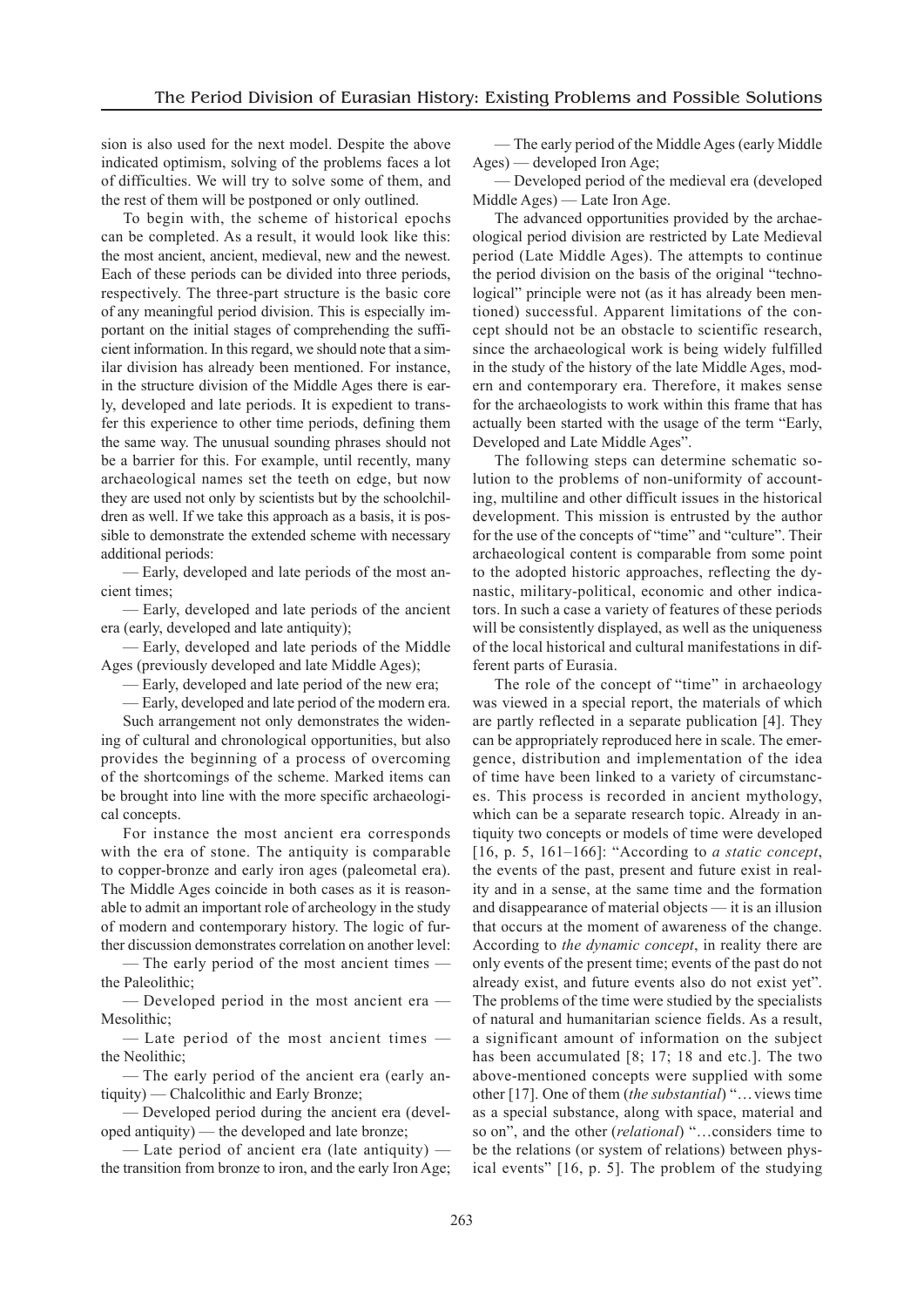of such phenomenon as time is still relevant. It attracts the attention of philosophers, physicists, historians, culture experts, mathematicians and other researchers. At the present stage a new impetus for the discussion was given by a monograph of I. Saveljeva and A. Poletaev "History and Time. In Search of the Lost" [8].

Understanding of the term "time" as a reflection of a particular period or age is well established in the Russian language [19, p. 107]. As a philosophical category "time" is regarded as a form of sequential change of state or matter. It cannot exist by itself without material change. Time is objective and independent of human consciousness; it is one-dimensional, asymmetric and irreversible. Time as a form of existence of matter is composed of a numerous sequences and durations of the existence of specific quality conditions. However, this discretion is always relative [20, p. 101]. Rather vast concept of "time" is used by historians who link it with a specific sequence of events, duration of recorded facts and processes, with the activities of certain outstanding individuals or teams, etc. In the historical research time appears in two roles: as an instrument of analysis and as an independent object of study [21, p. 28]. Currently the historical time is viewed by an interdisciplinary approach [18].

One can agree with L. Klein [17, p. 12] who says that archaeologists dealing with the problems of time, cannot do without philosophy, which formulates the basic concepts, categories and laws<sup>1</sup>. Indeed, in many philosophical writings time occupies an important place. The results of these studies are the two images designated by I. Saveljeva and A. Poletaev [8, p. 73–96]: "The Time-1" (static, homogeneous (quantitative), discrete (mathematically continuous) and causal-neutral) and "Time-2" (dynamic, heterogeneous (qualitative continuous), dynamic and causally effective. The first refers to the physical (Newtonian) time; the second is a reflection of the processes of history. There is a fundamental difference between them [18, p. 23]. This situation is objective. However, the status quo requires the expansion of our understanding of time. J. Shchapova [21, p. 29–30], for example, proposes to consider "The Time-3" (archaeological), which "… has incorporated features of both images of the time, one of which corresponds to the biological, the other to the historical development (and evolution). It is static, uniform, apparently independent, as in biological evolution; it is irreversible and causally effective as in social evolution". The scientists repeatedly spoke of the complexity of historical time and its definitions. The overview of the different approaches to the topic is outlined by L. Klein [17] in a special article, at the end of which this well-known theorist of archaeology makes such

a conclusion: "We should always remember that, strictly speaking, an archaeological time is not the time, but only a static spatial image. This spatial sequence becomes time as a result of our mental operations. First, it becomes an archaeological time, quite arbitrary, far from reality, and only then it becomes historical time…". This conclusion deserves attention in connection with the problem of integrating of archaeological data in historical reconstructions. Regarding this, the concept of "time" can be defined as a link between historical epochs and periods, on the one hand, and between the archaeological culture and stages of their development, on the other.

L. Klein has repeatedly paid attention to the theme of time in archaeology. They worked out a considerable amount of information on the topic and they also displayed their vision. During another research of the problem the scientist made the following observations: "Time — is the foundation on which the history and prehistory are built, but there is no time in archaeological material. This material exists in space, but outside of time. On the other hand, the time tends to be reflected in the spatial structures. Therefore, it is indirectly present in archaeological material — as a spatial structure, in the form of the order of the tracks in it; it is, so to speak, is encoded in the material. The reflection of time is represented in the material system of signs which need to be decoded. By establishing the link between the archaeological material and history or prehistory, i. e. doing the interpretation, we introduce time into the material, based on the structure and sequence of the tracks. This is called period division and dating. The introduction of time — it is not only the period division and dating but it is also any thought of change, movement or process" [17, p. 11–12]. In addition to the core (chronological) content, the considered term is used as an external cultural and historical designation.

In view of the above mentioned, the author of the work has worked out a cultural and chronological concept of ancient and medieval history of the Altai territory [2–3]. In the course of this work specific cultural and chronological segments were allocated, which were called *time* with the use of a well known ethnic or conditional (according to vivid archaeological sites) notation: Argens-mayemir time, Pazyryk time, Scythian-Sak time, Hunnish-Syanbi-zhuzhansk time ("Hunn-Sarmatian"), Turkic time, Kyrgyz time, Mongolian time.

"Time" was seen as a tool for learning and as a link between the historical data and archaeological sources. In one of his works a well known Russian archaeologist D. Savinov [22, p. 6] pointed out that "the concept of" time "in its ethno-cultural aspect is manifested in the materials of specific archaeological sites and cul-

<sup>1</sup> Unfortunately, philosophical knowledge is not a priority in the preparation of historians and archaeologists. This is a serious gap in education and it has negative effects.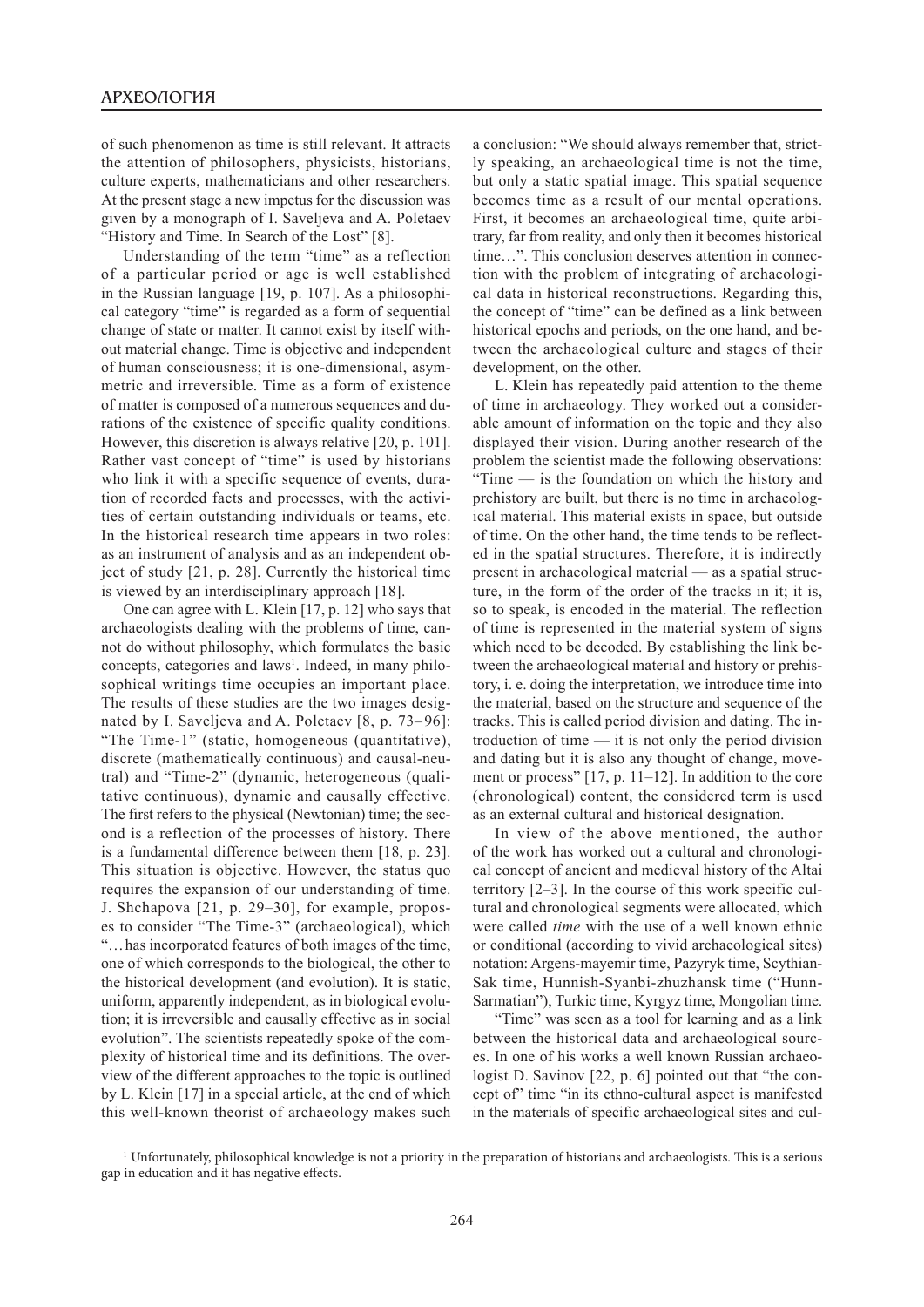tures.."». Indeed, each "time" applied by the archaeologists is filled with its certain cultural content, has its chronological framework extends over some specific territory and thus performs an important role in the research. The regional history of time may reflect the local specific features, without conflict interaction within wider designations. For example, the term "Scythian-Sak time" is used for the Eurasian space, but the "Pazyryk" or "Tagarsk" — are used locally in Southern Siberia, but they have a wider understanding than in combination with the term "culture", with the name of which the notion can be similar, although it is desirable to have different terms.

In the modern concept of ancient and medieval peoples of the Altai territory [2, p. 236–237] the names of the previously mentioned "times" are used within their cultural stages. Such usage of the considered category has a practical meaning within the framework of generalization of similar and geographically close cultures of Southern Siberia as well as of the adjacent territories. There is also a problem of study selection, naming and the usage of such taxonomic unit as "*time"* within the designated system, or in general as a real manifestation in the research practice of historians and archaeologists. This has been described above.

The concept "archaeological culture" is more or less theoretically and practically understandable [23; 24; and etc.]. In our view, it is a universal and necessary today's definition, it is also a research tool, and a certain level model in structuring history. It reflects traces of life of individuals and different societies which left their traces in the numerous monuments of the archaeology. As a result of the study of archaeological objects, the processes of formation and development of human society are being reconstructed, their material and spiritual component, as well as the conditions of life support and other possible general and specific indicators [5, p. 5].

Designated archaeological cultures<sup>2</sup> objectively demonstrate the specificity and diversity of the historical process, as well as its laws. At the same time they provide local manifestation in many ways.

The mechanism of defining *steps* has been created in archaeology in the framework of archaeological culture, although a number of points remain controversial. In this regard, it is worth paying attention to the point formulated by M. Gryaznov [25, p. 53] while considering the experience of the cultural and chronological construction based on archaeological materials, "It is necessary to date in the chronological figures of the entire period (the stage of culture is meant.  $-A.T$ ) as a whole, the entire set of sites, but not separate mounds, tombs and so on. Only then you move on to a fractional precise dating of individual monuments". This statement can be applied to all components of period division. In each archaeological culture known in the Altai territory from antiquity to the Middle Ages there are stages, marked by qualitative changes associated with certain events. This approach is one of the traditional forms of modern historical thinking [26]. It demonstrates the relative chronology and the various stages of any recorded event or process (emerging, formation and flourishing, as well as modification, transformation and decay), which is reflected by any objective period division. The principle of "three parts" was not strictly observed in the period division of the Altai cultures [2, 236–237; 3]. This is due to the fact that not all mentioned cultures were full of representative material. At the same time the historical development of the peoples demonstrates the variety of reasons for the changes and forms of existence.

It should be pointed out that the stages also have a potential for their internal division. This need is very urgent yet, it would be relevant by the point of a massive accumulation of evidence. In this situation, the most optimal concepts can become **"***a stage"* and / or **"***a phase"*, which will ensure the further structuring of the historical process.

In the detailed division *events* play a significant role. It has been proved that the historical process is specific. It flows in the time and space, and it can be well demonstrated with the dialectics of quantity and quality. The history seems to be "…a combination of various relationships, actions, ideas, objects, phenomena which form a link between events in their multiplicity". At the same time each event has its properties in quantity, e.g., time duration and extent in space. The term "event" is seen as crucial for the historical process which is represented by the movement from one event to another. The period division is a form of quantitative designation of historic processes, and it may be linear, hierarchical, total, local, general, special, etc. [27, p. 5–19]. The presented and tested structuring system (epoch — period time — culture-stage)  $[2-6;$ 28– 30; et al.] objectively reflects the dialectical unity of the general, special and individual, demonstrating the principle, which is clear to the archaeologists who apply typological method and system analysis in their studies. It is aimed at an adequate understanding of the history, but it reflects the different levels or approaches. Currently, it can be substantially expanded with the other concepts: *era — epoch — period time — culture — stage — phase — event — moment*. The term "*era"* has a stable wapplication; it reflects part of the history, which is wider than the epoch. *Moment* — is a very short but significant historical

<sup>&</sup>lt;sup>2</sup> Problems of allocation and recognition of archaeological cultures are not considered here. This is a separate issue. It should be discussed, but in this case, it is more important for us to recognize the right of existence of the category of "archaeological culture" in the course of archaeological investigations.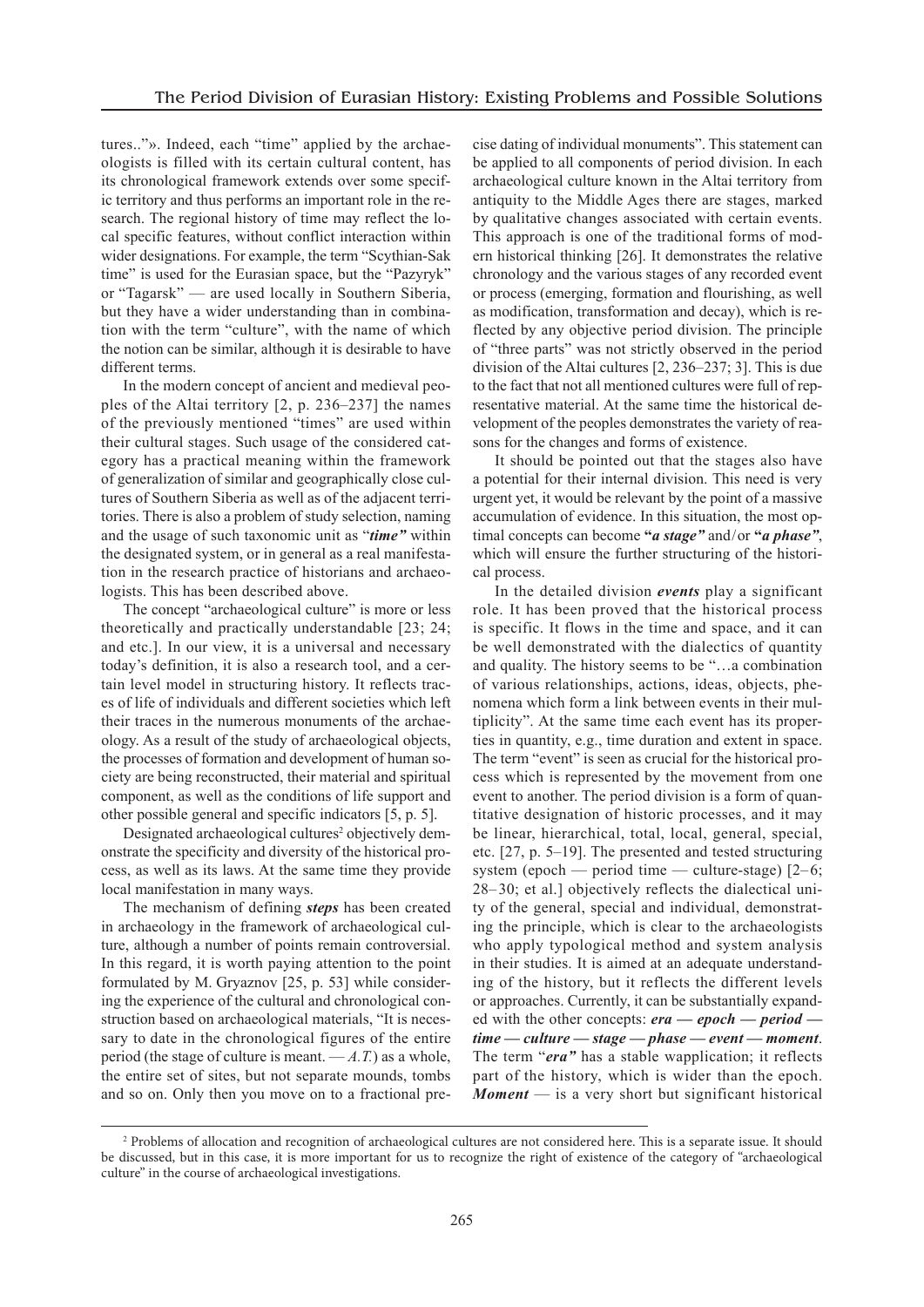unit (sometimes it is a very remarkable moment, such as volley of "Aurora" ship in 1917).

In conclusion, it should be stressed again that any model or design are quite conventional analogues of a real process. Their choice is determined by the knowledge and desire of a researcher, as well by the tasks of his work [8, p. 358]. In connection with the considered theme we should mention Karl Jaspers's point of view [31, p. 52], which shows an understanding of the designated research areas: "The attempt to structure the history, divide it into several periods always leads to a gross oversimplification, however, these simplifications may serve as arrows indicating the essential points". As has already been mentioned, there is no such a theoretical model that would be able to embrace all the facts of history in their wholeness [14, p. 56]. Yes, and probably it should not be done, although such attempts are undertaken, even on the global level. The historian must determine for themselves what aspects are of the highest priority in the process of splitting

specific historical periods into shorter segments, considering philosophical and scientific requirements to the period division [13].

In this article, the author has demonstrated his personal view of the current state of matters and tried to show in the form of a system the obvious issues and opportunities to implement the necessary structure division of the historical process, which is being reconstructed by archaeologists, historians, philosophers, culturologists and other researchers. The need to present this information is explained with the practice and the need to arrange the knowledge of past reality in a form of a system. The issues which are touched upon in the article are the topic of a long-time and wide discussion. They have a range of solutions, which are offered by native and foreign scientists [1; 12; 32 and etc.]. In our view, the classical concepts" potential has not been exhausted and can serve for the further generation of researchers in case of the rational usage. The rest of the theoretical structures will be tested by the time.

## **Bibliographical references**

1. Время мира: Альманах. Вып. 2: Структуры мира. — Новосибирск, 2001 (World Time: Almanac. Vol. 2: Structure of the World. — Novosibirsk, 2001).

2. Тишкин А.А. Создание периодизационных и культурно-хронологических схем: исторический опыт и современная концепция изучения древних и средневековых народов Алтая. — Барнаул, 2007 (Tishkin A.A. Creation of Period Division in Cultural and Chronological Schemes: Historical Experience and Modern Concept of the Study of Ancient and Medieval Peoples of Altai. — Barnaul, 2007).

3. Тишкин А.А. Алтай в эпоху поздней древности, раннего и развитого средневековья (культурно-хронологическая концепция и этнокультурная история) : автореф. дис. … д-ра ист. наук. — Барнаул, 2006 (Tishkin A.A. Altai in the Late Antiquity, the Early Middle Ages and Developed Cultural and Chronological Concept and Ethno-Cultural History: Cand. Dis…. Doctor. East. Sciences. — Barnaul, 2006).

4. Тишкин А.А. Время как культурно-хронологический показатель в археологических исследованиях // Время и культура в археолого-этнографических исследованиях древних и современных обществ Западной Сибири и сопредельных территорий: проблемы интерпретации и реконструкции. — Томск, 2008 (Tishkin A.A. While the Cultural and Chronological Record in Archeological Research // Time and Culture in Archaeological and Ethnographic Studies of Ancient and Modern Societies of Western Siberia and Adjacent Territories: Problems of Interpretation and Reconstruction. — Tomsk, 2008).

5. Тишкин А.А. Предисловие // Теория и практика археологических исследований. — Барнаул, 2009. — Вып. 5 (Tishkin A.A. Preface // Theory and Practice of Archaeological Research. — Barnaul, 2009. — Vol. 5).

6. Тишкин А.А. Проблемы периодизации истории и возможный подход при построении культурно-хронологических схем в археологии Евразии // Евразийское культурное пространство. Актуальные проблемы археологии, этнологии, антропологии. — Иркутск, 2010 (Tishkin A.A. Problems of Periodization of the History and Possible Approaches in the Construction of Cultural and Chronological Schemes in the Archeology of Eurasia // Eurasian Cultural Space. Actual Problems of Archaeology, Ethnology, Anthropology. — Irkutsk, 2010).

7. Генинг В.Ф., Левченко В.Н. Археология древностей — период зарождения наук (конец XVII — 70-е годы XIX в.). — Киев, 1992 (Gening V.F., Levchenko V.N. Archaeology Antiquities — During the Birth of Sciences (end XVII — the 70s of XIX century.). — Kyiv, 1992).

8. Савельева И.М., Полетаев А.В. История и время. В поисках утраченного. — М., 1997 (Savelyev I.M., Poletaev A.V. History and Time. In Search of the Lost. — Moscow, 1997).

9. Косарев М.Ф. Эпоха поздней бронзы и переходное время от бронзового века к железному // Эпоха бронзы лесной полосы СССР. — М., 1987 (Kosarev M.F. Late Bronze Age and the Time of Transition from the Bronze Age to the Iron // Bronze Age Forest Belt of the USSR. — Moscow, 1987).

10. Шпенглер О. Закат Европы. — Новосибирск, 1993 (Shpengler O. Decline of Europe. — Novosibirsk, 1993).

11. Гринин Л.Е. Производительные силы и исторический процесс. — М., 2000 (Grinin L.E. The Productive Forces and the Historical Process. — Moscow, 2000).

12. Дьяконов И.М. Пути истории: От древнейшего человека до наших дней. — М., 1994 (Dyakonov I.M. Path